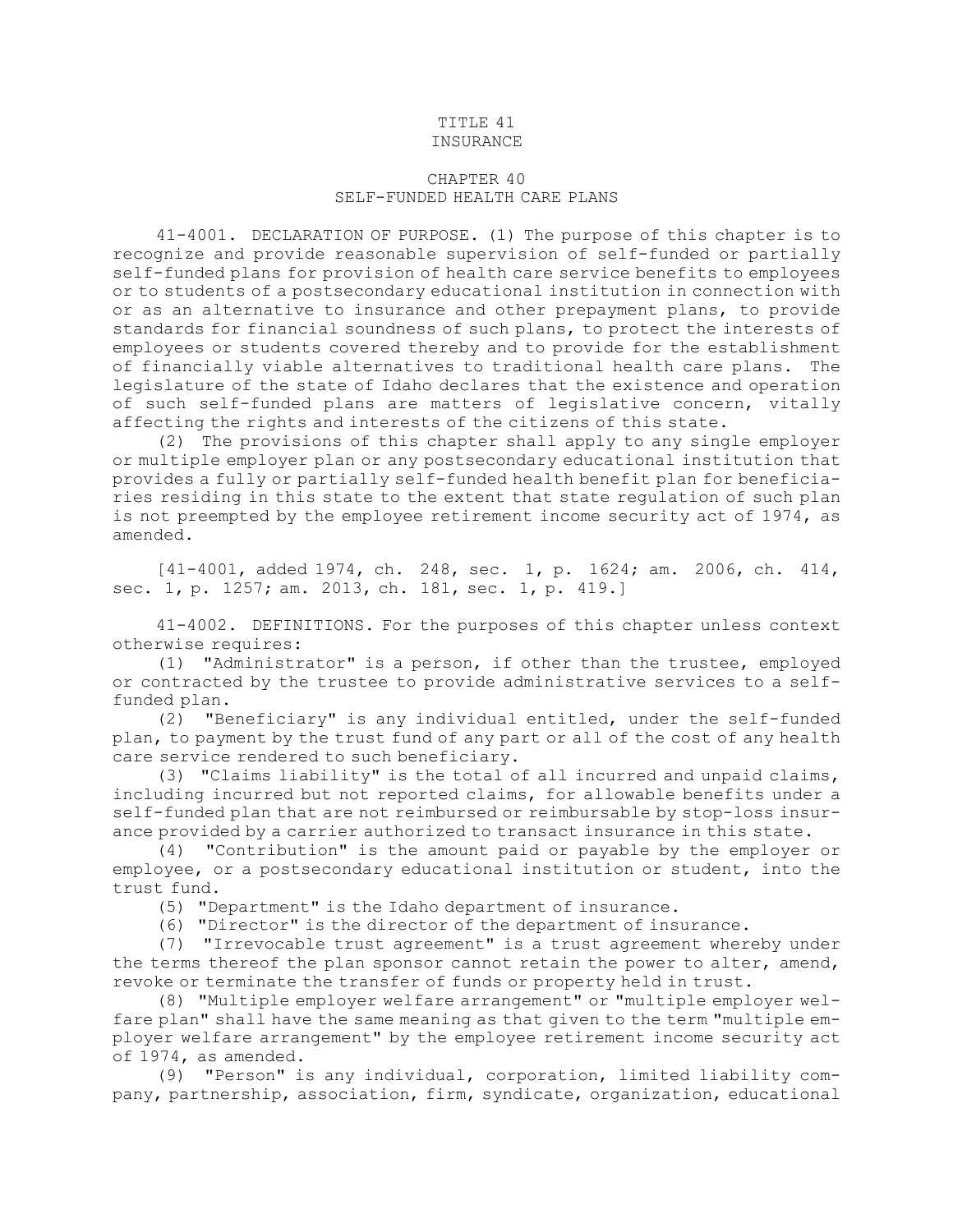institution or any other public or private entity organized or recognized under the laws of the state of Idaho.

(10) "Plan sponsor" is any person who creates <sup>a</sup> self-funded health benefit plan for the benefit of any employer and employee or employees, or <sup>a</sup> postsecondary educational institution and student or students.

(11) "Postsecondary educational institution" is <sup>a</sup> person whose primary purpose is to provide <sup>a</sup> postsecondary education that offers or awards educational degrees and that provides courses or programs that lead to an educational degree, that is legally authorized and maintains <sup>a</sup> presence in the state of Idaho, and that has an average annualized enrollment of eight hundred (800) or more full-time students located in Idaho.

(12) "Public postsecondary educational institution" means Boise State University, Idaho State University, Lewis-Clark State College and the University of Idaho, along with the board of regents and board of trustees thereof.

(13) "Qualified actuary" is an actuary having experience in establishing rates for <sup>a</sup> self-funded plan and the health services being provided, and who is also <sup>a</sup> fellow of the society of actuaries, <sup>a</sup> member of the American academy of actuaries or an enrolled actuary under the employee retirement income security act of 1974, as amended.

(14) "Self-funded plan" or "plan" is any single employer plan, public postsecondary educational institution plan, or multiple employer welfare plan, or any other single or multiple employer plan, or any postsecondary educational institution student health benefit plan, other than <sup>a</sup> plan providing only benefits under [title](https://legislature.idaho.gov/statutesrules/idstat/Title72/) 72, Idaho Code, under which payment for medical, surgical, hospital, and other services for prevention, diagnosis, or treatment of any disease, injury, or bodily condition of an employee is, or is to be, regularly provided for or promised from funds created or maintained in whole or in part by contributions or payments thereto by the employer or employers, or by the employer or employers and the employees, or by <sup>a</sup> postsecondary educational institution and students at said institution, or students of <sup>a</sup> postsecondary educational institution, who are not otherwise covered by insurance or contract with <sup>a</sup> health care service corporation or managed care organization authorized to transact business in this state.

(15) "Single employer" is any individual, sole proprietorship, business, partnership, corporation, limited liability company, firm or any other form of legally recognized entity or <sup>a</sup> group of two (2) or more employers under "common control" as defined in section  $3(40)$  (B)(iii) of the employee retirement income security act of 1974, as amended.

(16) "Student" is an individual enrolled in <sup>a</sup> postsecondary educational institution.

(17) "Surplus" is the excess of the assets of <sup>a</sup> self-funded plan minus the liabilities of the plan, provided the liabilities of <sup>a</sup> self-funded plan shall include the claims liability of the plan.

(18) "Trust fund" is <sup>a</sup> trust fund established in conjunction with <sup>a</sup> self-funded plan for receipt of contributions of employer and employees, postsecondary educational institution and students, and payment of or with respect to health care service costs of beneficiaries.

(19) "Trustee" is the trustee, whether <sup>a</sup> single or multiple trustee, of the trust fund.

[41-4002, added 1974, ch. 248, sec. 2, p. 1624; am. 2006, ch. 414, sec. 2, p. 1257; am. 2013, ch. 181, sec. 2, p. 420; am. 2015, ch. 49, sec. 1, p. 107.]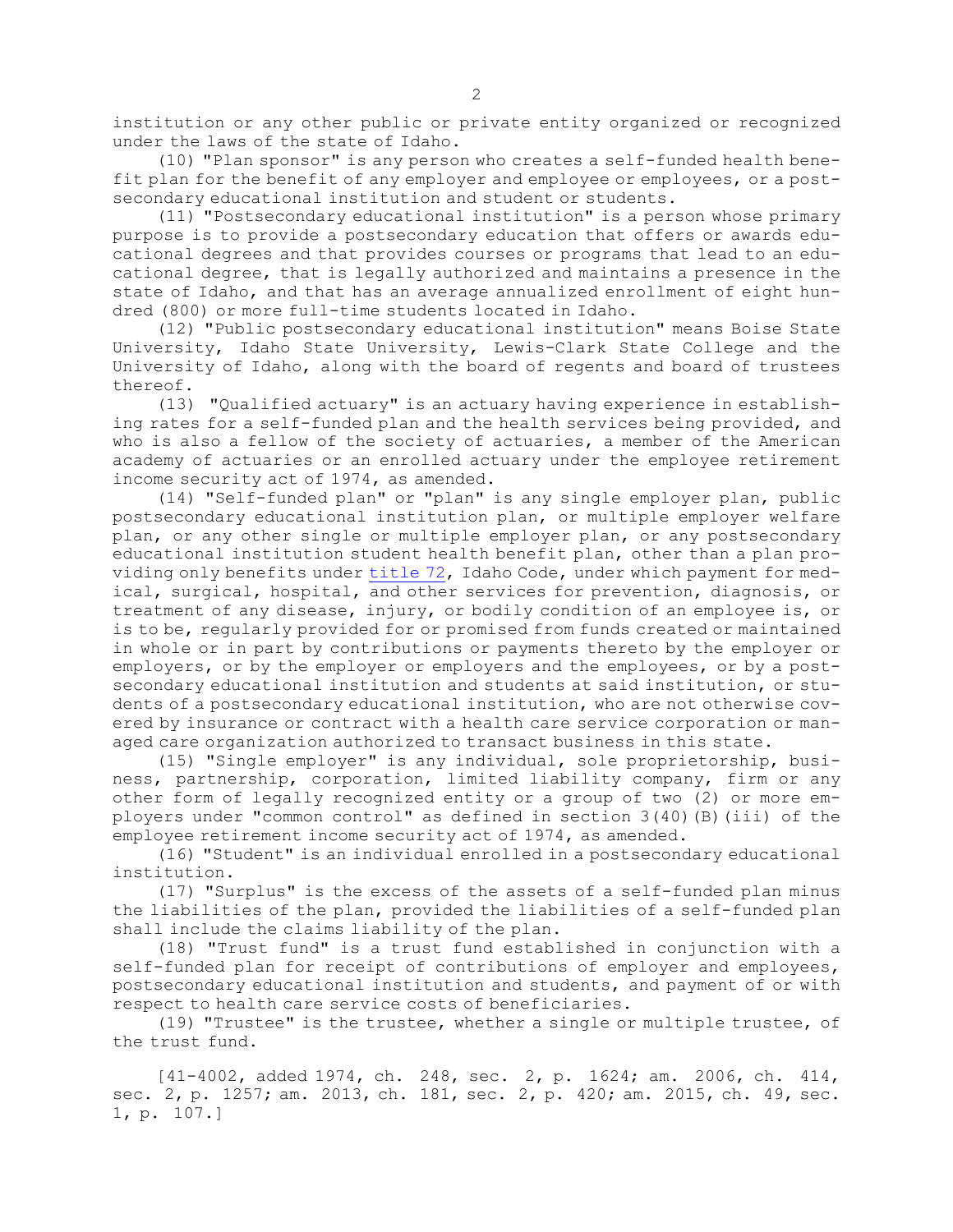41-4003. REGISTRATION REQUIRED -- EXEMPTIONS -- NOT SUBJECT TO INSUR-ANCE CODE. (1) No person shall offer or operate <sup>a</sup> self-funded plan in this state unless the plan is registered with the director as hereinafter provided.

(2) No registration shall be required of:

(a) Any self-funded plan established for the sole purpose of funding the dollar amount of <sup>a</sup> deductible clause contained in the provisions of an insurance contract issued by an insurer duly authorized to transact disability insurance in this state if the deductible does not exceed an amount applicable to each beneficiary of five thousand dollars (\$5,000) per annum and the total of all obligations to all beneficiaries insured under the plan arising out of the application of such <sup>a</sup> deductible does not exceed the aggregate amount of five hundred thousand dollars (\$500,000) in any one (1) year.

(b) Any plan established and maintained for the purpose of complying with any worker's compensation law or unemployment compensation disability insurance law.

(c) Any plan administered by or for the federal government, <sup>a</sup> federal agency, the state, or any county of this state.

(d) Any plan which is primarily for the purpose of providing first aid care and treatment by an employer for injury or sickness of employees while engaged in their employment.

(e) Any self-funded plan offering only dental and/or vision benefits, where such benefits are limited to no more than <sup>a</sup> total of five thousand dollars (\$5,000) per beneficiary per year. If self-funded dental and/or vision benefits are offered in conjunction with any other self-funded plan for disability or health benefits, the entire benefits are subject to all applicable provisions of [chapter](https://legislature.idaho.gov/statutesrules/idstat/Title41/T41CH40) 40, title 41, Idaho Code, including registration.

(3) Plans that are registered under [chapter](https://legislature.idaho.gov/statutesrules/idstat/Title41/T41CH40) 40, title 41, Idaho Code, shall not be deemed to be engaged in the business of insurance and shall not be subject to provisions of the Idaho insurance code except as expressly provided in this chapter. <sup>A</sup> plan required to register with the department that operates in this state without registering under this chapter shall be deemed to be engaged in the business of insurance without authorization and any person offering or operating an unregistered plan shall be deemed to be transacting insurance without proper licensing and subject to all sanctions as provided by law.

(4) Any self-funded plan providing benefits to more than one (1) employer shall provide to each employer participant and to each prospective employer participant written notice that the plan is not insurance and does not participate in the Idaho life and health guaranty association. Any selffunded plan providing benefits to students of <sup>a</sup> postsecondary educational institution shall provide to each student participant and to each prospective student participant written notice that the plan is not insurance and does not participate in the Idaho life and health guaranty association. The notice shall also be included as part of all marketing materials used by or on behalf of the plan.

(5) Any plan registered as <sup>a</sup> single employer plan or as <sup>a</sup> multiple employer welfare plan shall not operate as or be registered as <sup>a</sup> postsecondary educational institution student health benefit plan. Any plan registered as <sup>a</sup> postsecondary educational institution student health benefit plan shall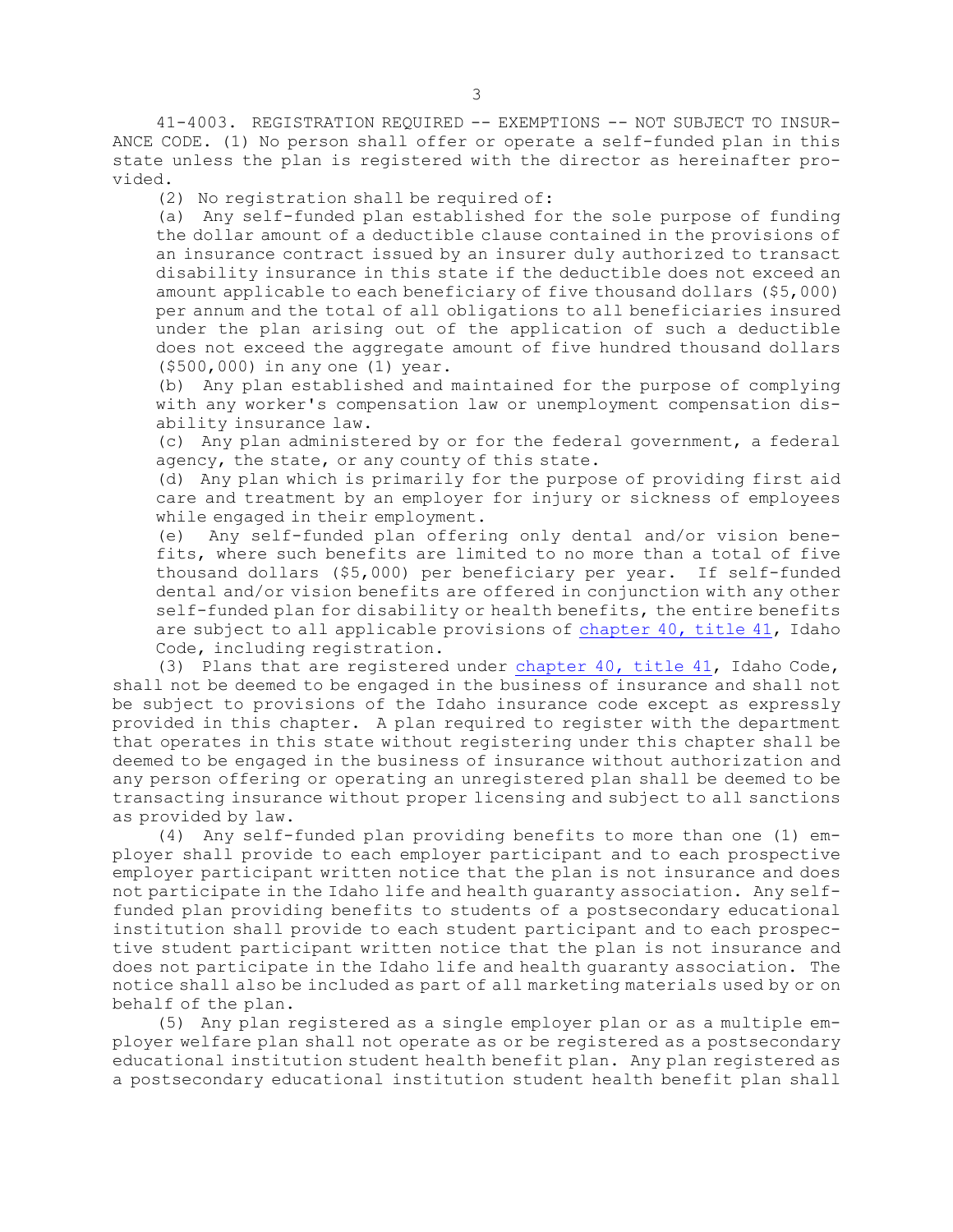not operate as or be registered as <sup>a</sup> single employer plan or as <sup>a</sup> multiple employer welfare plan.

[41-4003, added 1974, ch. 248, sec. 3, p. 1624; am. 2001, ch. 308, sec. 1, p. 1114; am. 2004, ch. 86, sec. 1, p. 321; am. 2006, ch. 414, sec. 3, p. 1259; am. 2013, ch. 181, sec. 3, p. 421; am. 2019, ch. 306, sec. 1, p. 915.]

41-4004. PLAN REQUIREMENTS. (1) The director shall not register any self-funded plan under this chapter unless the following requirements are met:

(a) The plan must require all contributions to be paid in advance and to be deposited in and disbursed from <sup>a</sup> trust fund duly created by <sup>a</sup> written irrevocable trust agreement between the employer or employers and the trustee, or between the postsecondary educational institution and the trustee, that meets the terms of this chapter.

(b) The plan shall appoint <sup>a</sup> trustee who demonstrates the character, fitness and competence to function in such role and whose function shall be to competently manage and administer the trust fund and plan.

(c) With regard to single employer plans or multiple employer welfare plans, the plans must require that employers contribute to the trust fund and that all contributions by employees, if any, shall be by regular periodic payroll deductions, except as to contributions made by an employee during his absence from such employment for such period as the plan may reasonably provide.

(d) The plan must provide that the trustee shall furnish to each employee-beneficiary or each student-beneficiary <sup>a</sup> copy of the plan, which shall include <sup>a</sup> written statement or schedule adequately and clearly stating all benefits currently provided under the plan, as well as all applicable restrictions, limitations, and exclusions, and the procedure for filing <sup>a</sup> claim for benefits.

(e) The plan shall require that the trust fund be actuarially sound. Assets and income of the trust fund shall at all times be reasonably adequate to provide for full payment of all benefits promised to beneficiaries by the plan and to cover all other costs of operation. The initial contribution rates shall be calculated by <sup>a</sup> qualified actuary and shall include <sup>a</sup> reasonable provision for adverse deviation and <sup>a</sup> reasonable contribution to surplus.

(f) Before the registration by the department of the self-funded plan, the department shall verify that an amount equal to fifty percent (50%) of the qualified actuary's estimate of any minimum surplus requirements, as provided in section  $41-4010(3)$  $41-4010(3)$ , Idaho Code, after twelve (12) months of operation, be deposited in the trust fund, in addition to the first month's contributions for all beneficiaries.

(2) After registration of the plan, in addition to the required quarterly and annual filings and other requirements as provided in this chapter, the trustee shall file the following documents with the director for his review and approval not less than thirty (30) days before the effective date thereof:

(a) An actuarial study as described in section  $41-4005(2)$  $41-4005(2)$  (e), Idaho Code, calculating new rates for the next plan year or more frequent period if there are any midterm rate changes;

(b) Any changes in the policy form, benefits or summary plan description;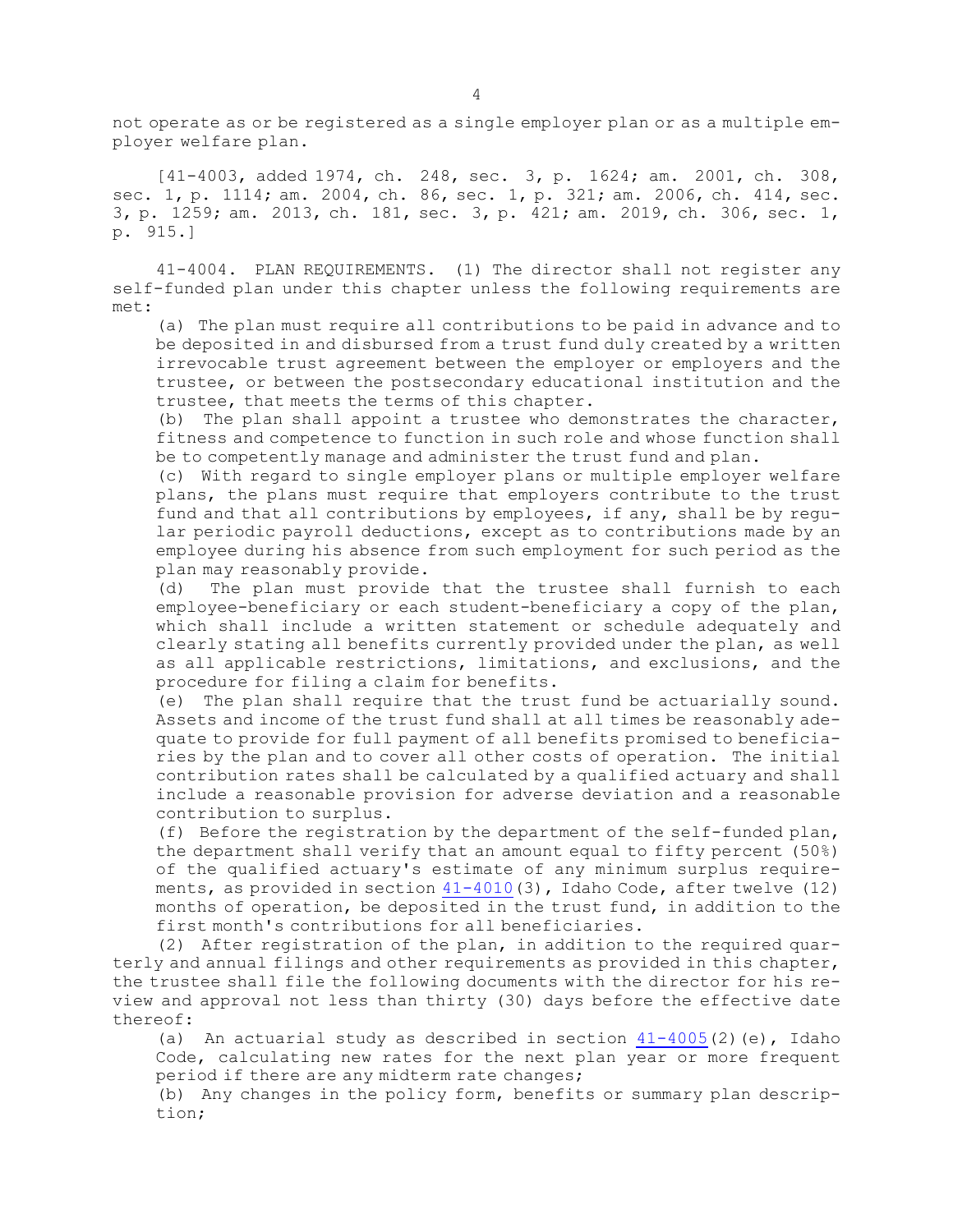(c) Any amendments or changes made to the stop-loss agreement or agreements, including change of carriers;

(d) Any amendments or changes made to administrative, service or management agreements;

(e) Any amendments or changes to the fidelity bond or other coverage the director deemed equivalent pursuant to section [41-4014](https://legislature.idaho.gov/statutesrules/idstat/Title41/T41CH40/SECT41-4014)(3), Idaho Code;

(f) Any amendments or changes to the trust agreement; and

(g) Any change in the trustee or trustees, officers or management of the trust, which notice shall include biographical affidavits of any new trustee, officer or management personnel.

(3) The trustee shall notify the director immediately if the trustee learns or receives information that indicates that the surplus of the trust falls below the minimum surplus requirements.

[41-4004, added 1974, ch. 248, sec. 4, p. 1624; am. 1990, ch. 169, sec. 1, p. 366; am. 2006, ch. 414, sec. 4, p. 1259; am. 2013, ch. 181, sec. 4, p. 422; am. 2019, ch. 306, sec. 2, p. 916.]

41-4005. APPLICATION FOR REGISTRATION -- FEE. (1) Application for registration of <sup>a</sup> self-funded plan shall be made to the director, on forms prescribed by the director, seeking such information concerning whether, in the opinion of the director, the plan is qualified for registration. The application shall require the applicant to designate whether the plan is applying for registration as <sup>a</sup> single employer plan or multiple employer welfare plan or as <sup>a</sup> postsecondary educational institution student health benefit plan. The application shall be signed and verified by at least one (1) employer or, if applicable, by <sup>a</sup> person authorized by <sup>a</sup> postsecondary educational institution to sign the application and at least one (1) plan trustee. If the employer, postsecondary educational institution, or trustee is <sup>a</sup> corporation, the verification shall be by <sup>a</sup> duly authorized corporate officer or by <sup>a</sup> managing member of the plan sponsor if the plan sponsor is <sup>a</sup> limited liability company.

(2) The application shall be accompanied by all plan documents including:

(a) <sup>A</sup> copy of the irrevocable trust agreement under which the trust fund is to exist and operate;

(b) <sup>A</sup> copy of the proposed written statement of benefits referenced in section  $41-4004(1)(d)$  $41-4004(1)(d)$ , Idaho Code;

(c) <sup>A</sup> financial statement of the trust fund, if already in existence and operating at the time of application, certified by an independent certified public accountant. If the trust fund is not in existence at the time of application, <sup>a</sup> pro forma balance sheet for the start of operation of the plan and <sup>a</sup> pro forma balance sheet, by month, for the first twelve (12) months of operation of the plan shall accompany the application, provided that all balance sheets shall include actuarially determined claims liabilities;

(d) <sup>A</sup> written statement of reasonably projected income and disbursements of the trust fund, by month, for the twelve (12) month period commencing with the effective date of registration of the trust with the department and including changes to claims liabilities fully set forth in the monthly expenses as calculated by a qualified actuary;

(e) <sup>A</sup> copy of an actuarial study prepared by <sup>a</sup> qualified actuary certifying that the rates for the plan are sufficient to cover moderately adverse experience and all costs of operation. The study shall include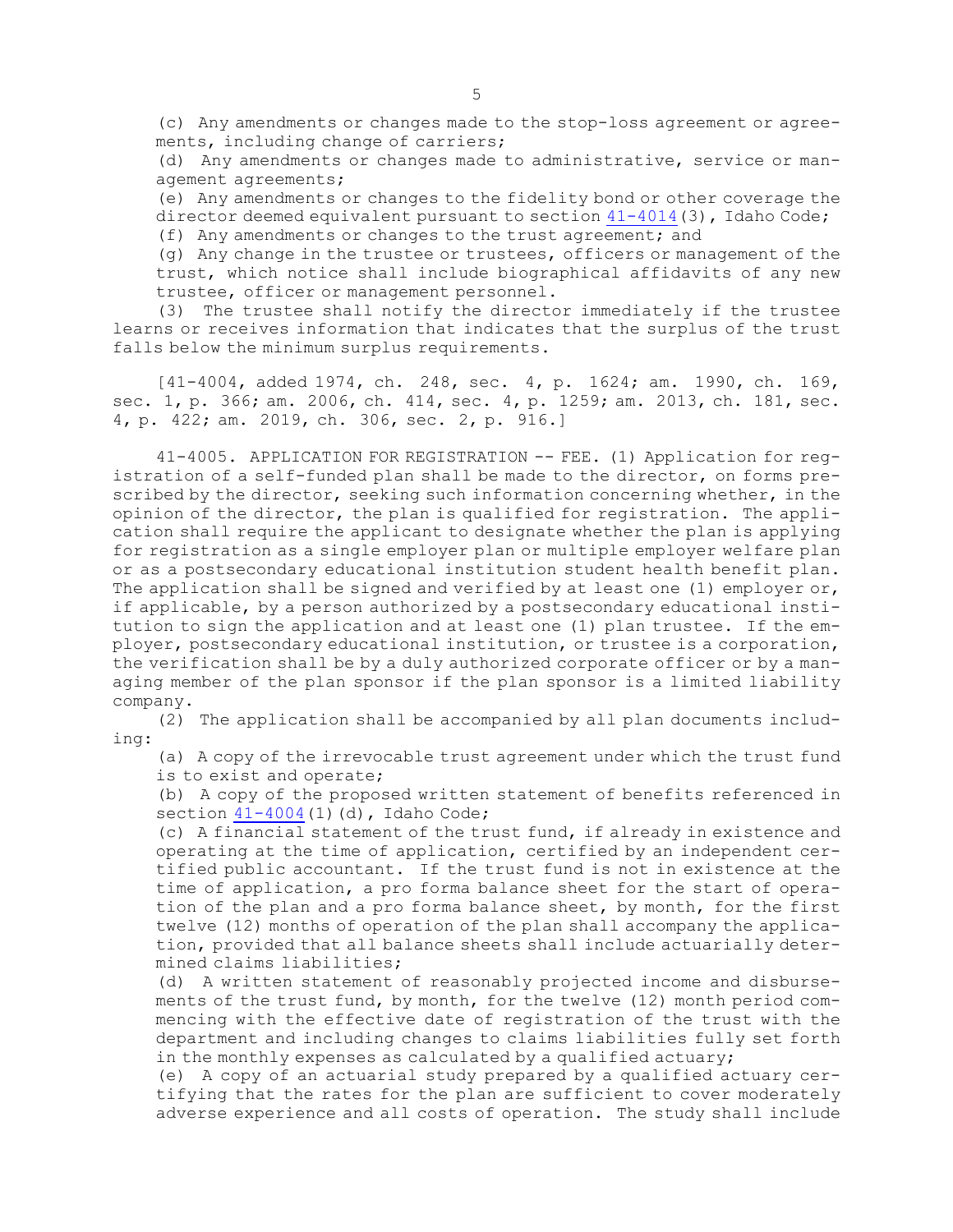the development and justification of the assumptions used by the actuary in determining the rates. The rates shall not be less than the sum of projected incurred claims for the year, plus costs of operation, plus any prior year deficiency, less any excess surplus prior to the establishment of the contribution deficit reserve;

(f) With regard to <sup>a</sup> single employer plan or <sup>a</sup> multiple employer welfare plan, if the plan is domiciled outside this state, <sup>a</sup> letter or other written evidence of good standing from the plan's regulator in the state of domicile;

(q) A copy of every contract between the plan and any administrator, trustee or service company;

(h) <sup>A</sup> copy of <sup>a</sup> stop-loss insurance agreement issued by an insurer authorized to do business in this state providing both specific and aggregate coverage in an amount as annually indicated in the actuarial opinion for the plan, provided the director may waive the requirements for aggregate stop-loss coverage if such coverage is not reasonably available or otherwise deemed appropriate;

(i) <sup>A</sup> copy of the policy, contract, certificate, summary plan description or other evidence of the benefits and coverages provided to beneficiaries, including <sup>a</sup> table of the rates charged or proposed to be charged for each form of such contract accompanied by <sup>a</sup> certification of <sup>a</sup> qualified actuary that:

(i) The rates are neither inadequate nor excessive nor unfairly discriminatory;

(ii) The rates are appropriate for the classes of risks for which they have been computed; and

(iii) An adequate description of the rating methodology has been filed with the director and the methodology follows consistent and equitable actuarial principles; and

(j) Such other relevant documentation and information as the director may reasonably require.

(3) The application shall be signed under oath by the plan sponsor or the trustee of the plan, and the application shall also include:

(a) <sup>A</sup> copy of any articles of incorporation and bylaws or any founding documents and bylaws of any entity acting as <sup>a</sup> plan sponsor;

(b) <sup>A</sup> list of the names, addresses and official capacities concerning the plan of the individuals who will be responsible for the management and conduct of the affairs of the plan, including all trustees, officers and directors. Biographical affidavits shall be submitted for all trustees and management personnel on <sup>a</sup> form prescribed by the director. Management personnel of the trust shall be experienced and competent to ensure the trust's compliance with Idaho laws and rules. Such individuals shall fully disclose the extent and nature of any contracts or arrangements between them and the plan, including any possible conflicts of interest; and

(c) <sup>A</sup> copy of the articles of incorporation, bylaws, if any, and irrevocable trust agreement of the plan, as well as any other document concerning the operation of the plan.

(4) At the time of filing the application the applicant shall pay to the director <sup>a</sup> nonrefundable filing fee as provided for by rule.

(5) The director shall transmit and account for all fees received by him hereunder as provided in section [41-406](https://legislature.idaho.gov/statutesrules/idstat/Title41/T41CH4/SECT41-406), Idaho Code.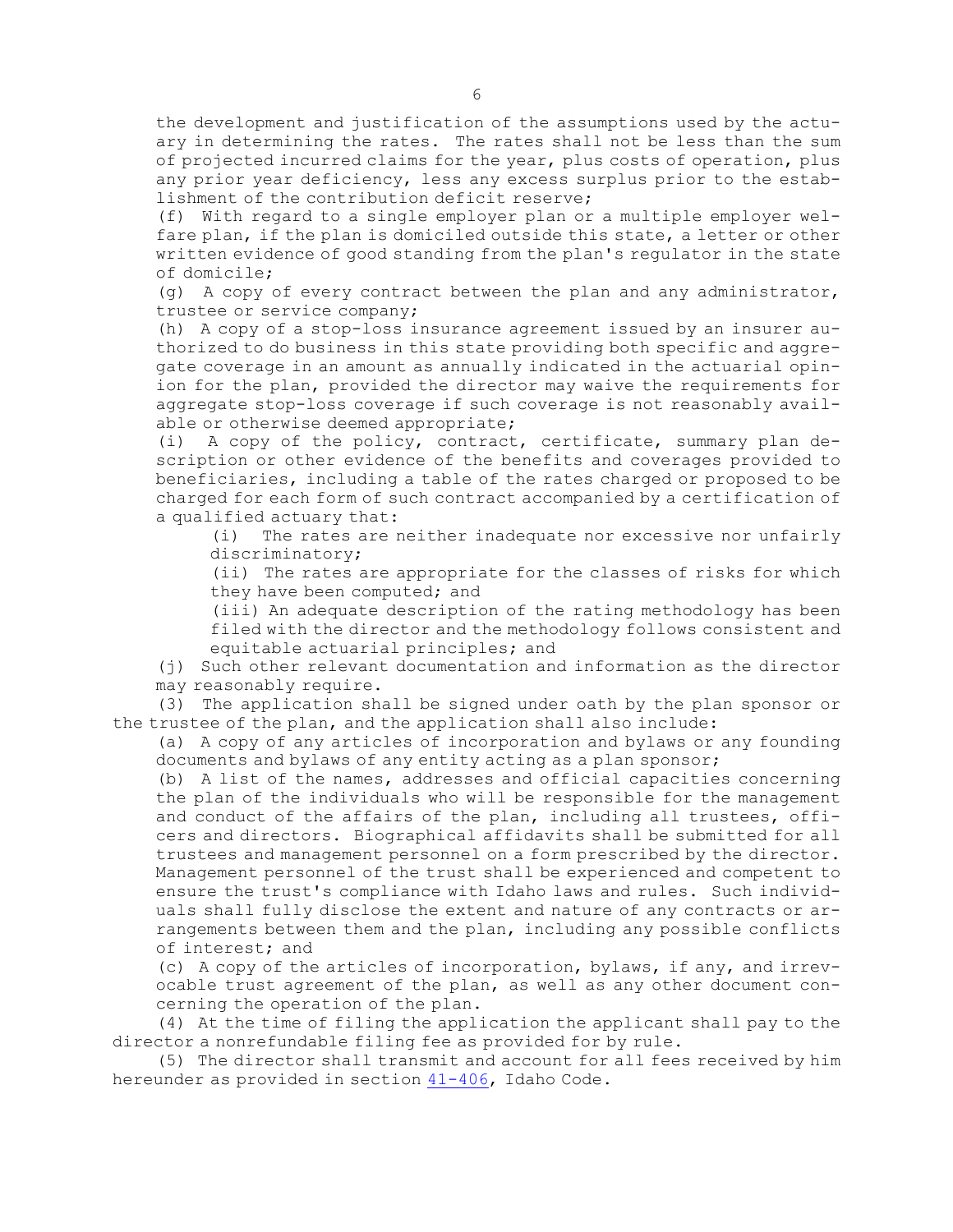[41-4005, added 1974, ch. 248, sec. 5, p. 1624; am. 1979, ch. 122, sec. 8, p. 381; am. 1984, ch. 23, sec. 12, p. 44; am. 2006, ch. 414, sec. 5, p. 1260; am. 2013, ch. 181, sec. 5, p. 423.]

41-4006. GRANT OR DENIAL OF REGISTRATION. (1) The director shall act upon an application for registration of <sup>a</sup> self-funded plan with all reasonable promptness, but not more than ninety (90) days from the date of submission of <sup>a</sup> complete application to the director. Failure to act within the ninety (90) day time period shall be deemed as registration of such selffunded plan by the director.

(2) The director may make such investigation of the application for registration as he deems advisable. If the director finds that the application is complete and that the plan meets the qualifications stated in sections [41-4004](https://legislature.idaho.gov/statutesrules/idstat/Title41/T41CH40/SECT41-4004) and [41-4005](https://legislature.idaho.gov/statutesrules/idstat/Title41/T41CH40/SECT41-4005), Idaho Code, and is otherwise consistent with the provisions of this chapter, he shall issue and deliver <sup>a</sup> certificate of registration in appropriate form to the applicant.

(3) In the event the director denies an applicant's application for registration, the director shall notify the applicant in writing of the basis for the denial. Within twenty-one (21) days of the issuance of the notice of denial, the applicant may submit to the director <sup>a</sup> written request for <sup>a</sup> hearing before the director or his duly appointed representative addressing the basis for the denial of the application and requesting that the director reexamine the applicant's qualifications for registration. An applicant's failure to request <sup>a</sup> hearing in writing within twenty-one (21) days of the issuance of the notice of denial shall be deemed <sup>a</sup> waiver of the opportunity for hearing.

[41-4006, added 1974, ch. 248, sec. 6, p. 1624; am. 2006, ch. 414, sec. 6, p. 1262; am. 2013, ch. 181, sec. 6, p. 425.]

41-4007. TRUST FUND -- AUTHORITY. The trust fund of <sup>a</sup> self-funded plan shall have the authority:

(1) To have and use an appropriate descriptive name;

(2) To sue and be sued in its own name;

(3) To contract in its own name. All such contracts shall be in writing and shall be signed by the trustee of the fund, and if there is more than one (1) trustee, the contract may be so executed by one (1) trustee if so authorized by all trustees;

(4) To borrow money and give security therefor; and

(5) To engage exclusively in transactions authorized or required by this chapter, or reasonably incidental thereto.

[41-4007, added 1974, ch. 248, sec. 7, p. 1624; am. 2006, ch. 414, sec. 7, p. 1262; am. 2013, ch. 181, sec. 7, p. 425.]

41-4008. TRUST FUND LIABILITY -- FIDUCIARY FUNDS. (1) The trust fund of <sup>a</sup> self-funded plan shall be legally liable for payment of all applicable benefits stated in the schedule of benefits for such plan in effect at the time <sup>a</sup> claim thereunder arises.

(2) Funds in the trust fund are fiduciary funds, and are not liable to any obligation of any plan sponsor, including any employer participant or postsecondary educational institution, nor are fiduciary funds held in the trust subject to garnishment or levy. The prohibition on garnishment or levy shall not be deemed to prohibit levy upon the trust fund by any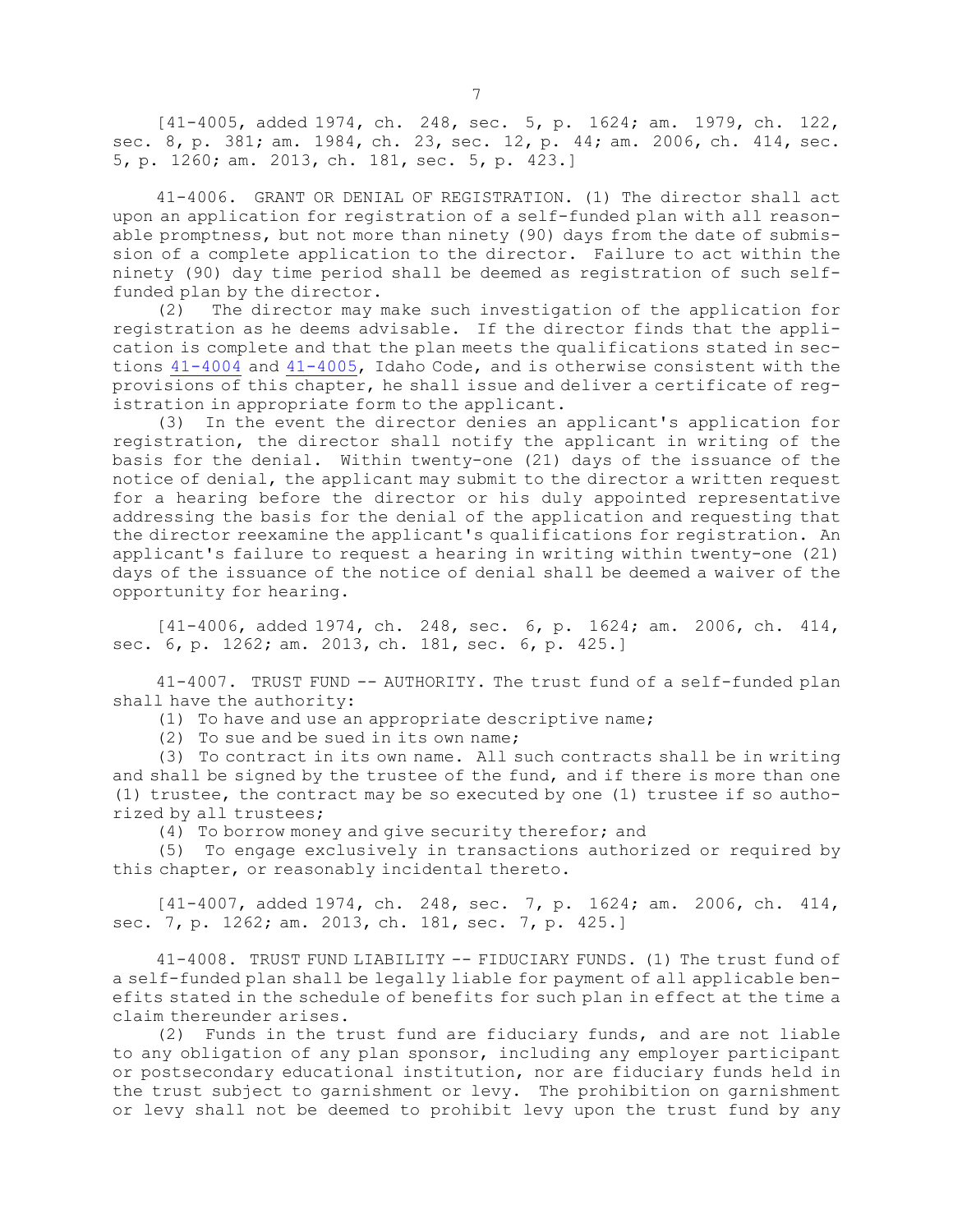provider thereof (or its assignee) for health care services rendered to <sup>a</sup> beneficiary.

(3) All funds and moneys received by the self-funded plan and all funds billed and paid as contributions to the trust fund shall be timely deposited in the trust account and shall be held in no other name than the name of the self-funded plan.

[41-4008, added 1974, ch. 248, sec. 8, p. 1624; am. 2013, ch. 181, sec. 8, p. 426.]

41-4009. INVESTMENT OF TRUST FUND. (1) The trustee may invest trust funds available for that purpose in the following kinds of investments only:

(a) General obligations of the United States government, or of any state, district, commonwealth, or territory of the United States, or of any municipality, county, or other political subdivision or agency thereof.

(b) Obligations, including the payment of principal and interest thereon of which are guaranteed by any such government or agency.

(c) Corporate bonds and similar obligations meeting the requirements specified for investment of funds of insurers under section [41-711](https://legislature.idaho.gov/statutesrules/idstat/Title41/T41CH7/SECT41-711), Idaho Code.

(d) Collateral loans, including payment of principal and interest of which are adequately secured by securities in which the trust fund could lawfully invest directly.

(e) Deposits, savings accounts, and share accounts in chartered banks and savings and loan associations located in the United States. An investment in any one (1) such institution may not be in excess of the amount covered by applicable deposit, savings, and share account insurance, unless otherwise authorized by the director.

(f) Investments as permitted by sections  $41-714$  and  $41-716$ , Idaho Code, provided that the combined amount of such investments shall not exceed ten percent (10%) of the total assets of the trust fund.

(2) In addition to investments excluded under subsection (1) of this section, the trustee is expressly prohibited from investing trust fund moneys in:

(a) Any loan to or security of any plan sponsor including any employer or postsecondary educational institution participating in the plan, or to or of any trustee, officer, director, subsidiary or affiliate of any such plan sponsor, employer or postsecondary educational institution.

(b) The security of any person in which the trustee, administrator, or any consultant of the plan has <sup>a</sup> direct or indirect material pecuniary interest.

(c) Real property or loans thereon.

(d) Any personal loan.

(3) All such investments shall be made and held in the name of the trust fund, and the interest and yield thereon shall inure to the benefit of the trust fund.

(4) No investment shall be made by or on behalf of the trust fund unless authorized in writing by the trustee and included in the records of the trust fund.

(5) Any person who authorizes any investment of trust fund moneys in violation of this section shall, in addition to other penalties that may be applicable therefor, be liable for all loss suffered by the trust fund on account of the investment.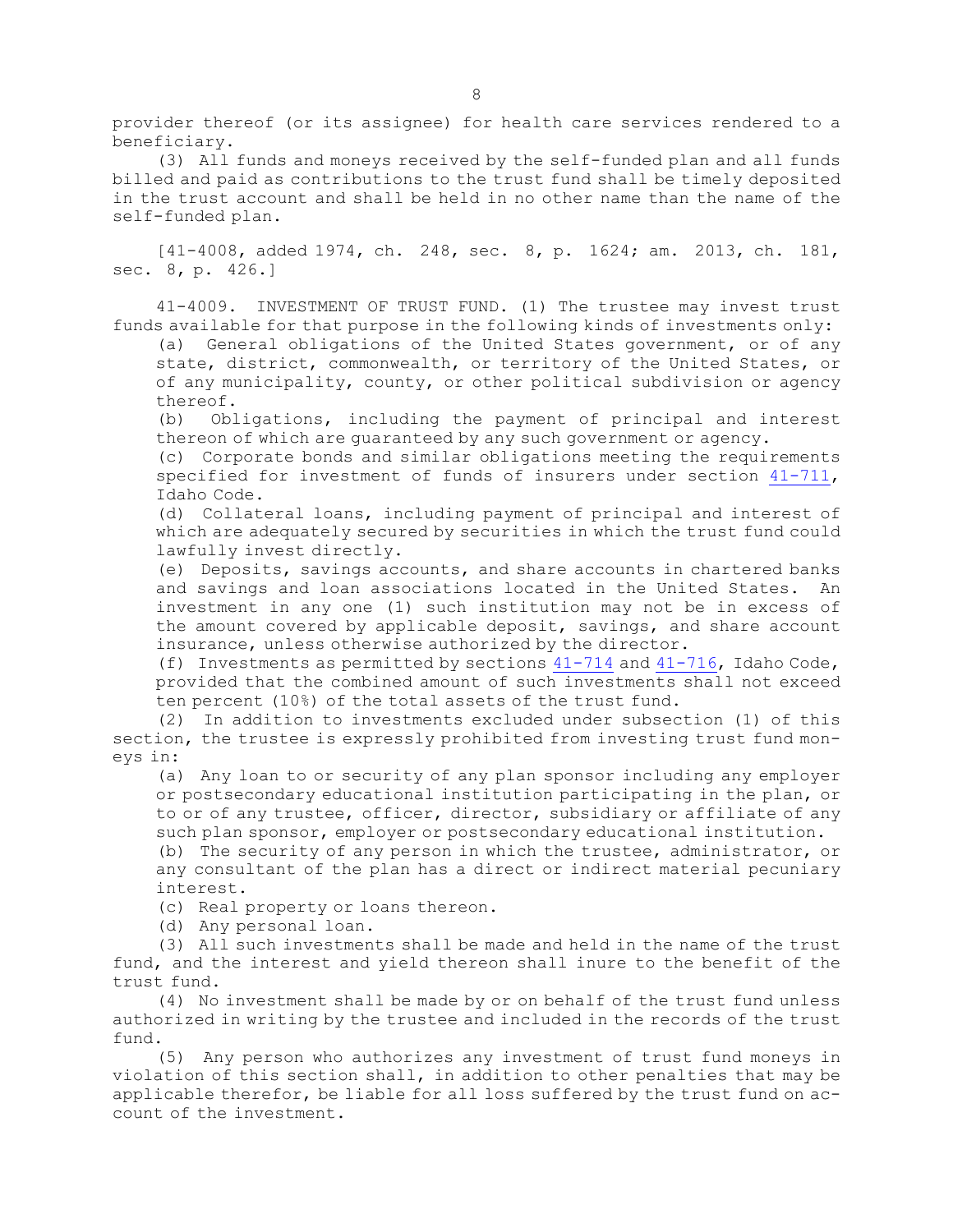(6) No investment made in violation of this section shall constitute an "asset" in any determination of the financial condition of the trust fund.

[41-4009, added 1974, ch. 248, sec. 9, p. 1624; am. 2006, ch. 414, sec. 8, p. 1263; am. 2013, ch. 181, sec. 9, p. 426.]

41-4010. RESERVES AND SURPLUS. (1) The trustee of <sup>a</sup> self-funded plan shall establish and maintain in the trust fund the following reserves:

(a) <sup>A</sup> reserve in an amount as certified by <sup>a</sup> qualified actuary as being necessary for payment of claims liability. The reserve shall be reasonably adjusted on <sup>a</sup> quarterly basis in an amount as determined by <sup>a</sup> qualified actuary or other qualified person if authorized by the director.

(b) If, under the plan, periodic contributions to the trust fund have been paid in advance or are payable less frequently than monthly, there shall be <sup>a</sup> reserve for unearned contributions as computed pro rata on the basis of the unexpired portion of the period for which the contribution has been paid.

(c) If future claims payments plus future costs of operation are greater than future contributions plus current reserves, there shall be <sup>a</sup> reserve in an amount equal to future claims payments plus future costs of operation, less future contributions, less current reserves.

(2) In any determination of the financial condition of the trust fund, the claims reserve, reserve for unearned contributions and contribution deficiency reserve shall constitute liabilities.

(3)(a) In addition to reserves required by this section, <sup>a</sup> self-funded plan shall establish and maintain in its trust fund surplus equal to at least:

(i) The equivalence of three (3) months of contributions for the current plan year; or

(ii) One hundred ten percent (110%) of the difference between the total dollar aggregate stop-loss attachment point plus costs of operation and the total dollar expected contributions for the current plan year.

(b) Paragraph (a) of this subsection notwithstanding, <sup>a</sup> public postsecondary educational institution shall instead be required to establish and maintain in its trust fund surplus an amount equal to at least thirty percent (30%) of the unpaid claims liability of the plan.

(c) Upon request of <sup>a</sup> self-funded plan, the director may annually waive the surplus requirement provided in paragraph (a) or (b) of this subsection if:

(i) The plan or trust carries insurance providing aggregate coverage and specific coverage;

(ii) The plan, in its first year of operation, receives periodic contributions, at minimum on <sup>a</sup> monthly basis, at an amount at least equal to the point at which the insurance providing aggregate coverage must cover at least one hundred percent (100%) of the plan's liability, as certified by <sup>a</sup> qualified actuary; and

(iii) In its second and each subsequent year of operation, the plan:

1. Continues to provide stop-loss coverage as described in subparagraph (i) of this paragraph; or

2. Is funded, at minimum on <sup>a</sup> monthly basis, at an amount equal to at least one hundred percent (100%) of the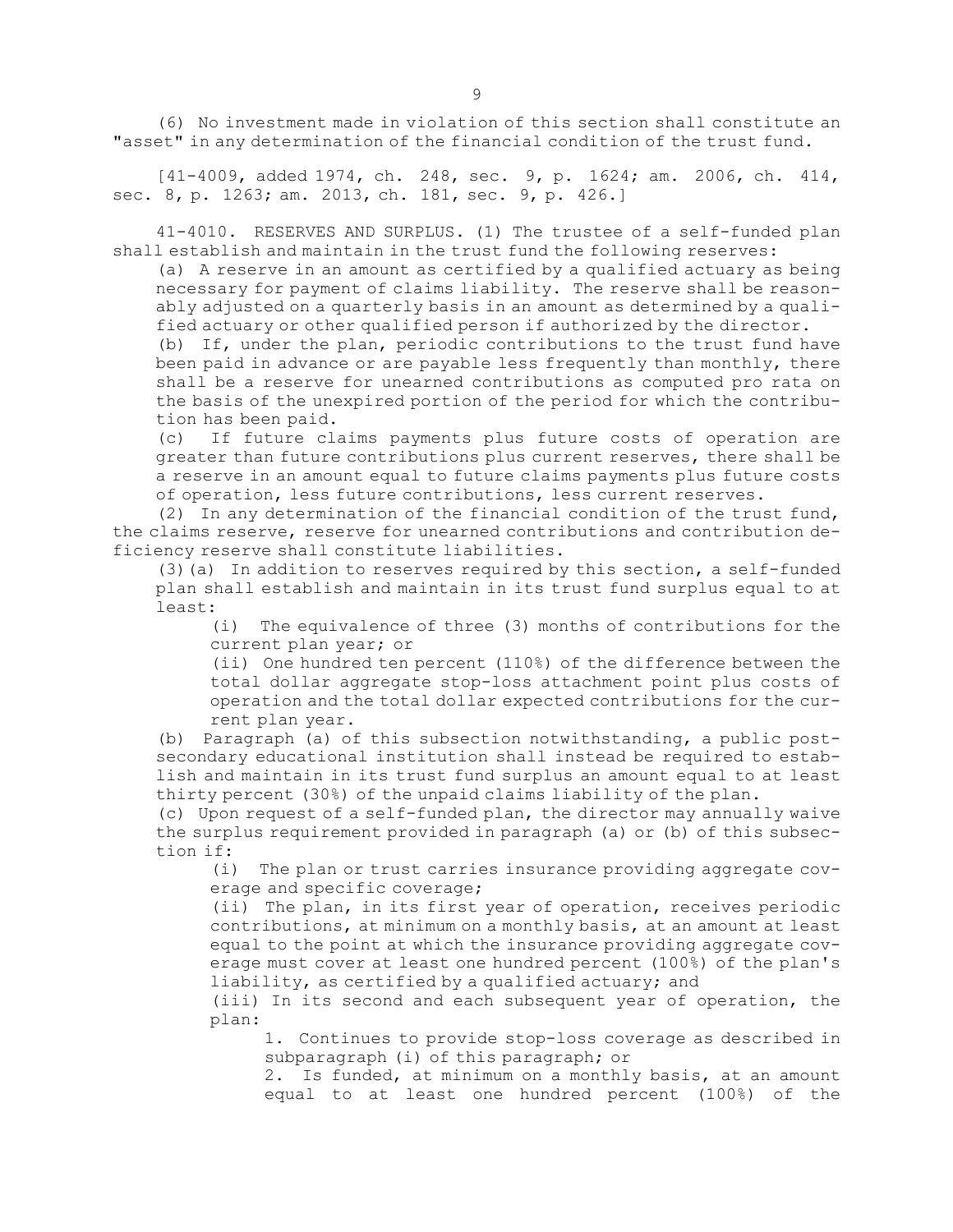self-funded plan's liability, less any surplus as defined in section  $41-4002$ , Idaho Code, from previous years.

The director may also waive any or all requirements provided in subparagraphs (i) through (iii) of this paragraph, provided that the plan maintains reserves and surplus, as defined in section [41-4002](https://legislature.idaho.gov/statutesrules/idstat/Title41/T41CH40/SECT41-4002), Idaho Code, of at least the amount certified annually by <sup>a</sup> qualified actuary as sufficient without aggregate coverage.

(4) <sup>A</sup> surplus note that has been approved by the director in <sup>a</sup> form and as defined in section [41-2841](https://legislature.idaho.gov/statutesrules/idstat/Title41/T41CH28/SECT41-2841), Idaho Code, may be used to fund surplus and shall not be accounted as <sup>a</sup> liability.

(5) Up to one-third (1/3) of the surplus required by this section may be funded by <sup>a</sup> clean, irrevocable letter of credit, in <sup>a</sup> form acceptable to the director, issued in favor of the trust fund by <sup>a</sup> federally or state-chartered bank having <sup>a</sup> branch office in Idaho. Such irrevocable letter of credit cannot be guaranteed by pledge of any of the plan assets. The funding cannot be in the form of prepaid contributions or other loan or associated with an offsetting liability.

(6) <sup>A</sup> newly formed plan with no prior operating history shall meet the minimum surplus requirements no later than twelve (12) months after the date of initial operation. The director may extend for <sup>a</sup> reasonable period not to exceed twelve (12) additional months, provided that the plan is meeting all other provisions of this chapter. For plans registered with the department and in existence on the effective date of this law, such plans shall have twenty-four (24) months from the effective date of this law in which to increase their surplus level to comply with the requirements of subsection (3) of this section.

(7) The trust fund shall maintain the minimum surplus requirements at all times throughout the year.

[41-4010, added 1974, ch. 248, sec. 10, p. 1624; am. 2006, ch. 414, sec. 9, p. 1264; am. 2013, ch. 181, sec. 10, p. 427; am. 2015, ch. 49, sec. 2, p. 109; am. 2017, ch. 179, sec. 1, p. 410; am. 2019, ch. 306, sec. 3, p. 917.]

41-4011. RECORDS AND ACCOUNTS -- ANNUAL STATEMENT. (1) The trustee of <sup>a</sup> self-funded plan shall cause full and accurate records and accounts to be entered and maintained during all times of the existence of the trust covering all financial transactions and affairs of the trust fund, which records and accounts shall be subject to review by the director. Any audit of the plan or trust shall be completed independently of any other entity.

(2) Within ninety (90) days after close of <sup>a</sup> fiscal year of the plan, the trustee shall prepare an annual statement in writing summarizing the financial transactions of the trust fund for such fiscal year and the financial condition of the trust at the end of such year in accordance with the requirements of this chapter and with generally accepted accounting principles. The statement shall be in <sup>a</sup> form acceptable to the director and include such information as prescribed by the director. The financial information included therein shall be certified by the accountant who audited such information. The trustee shall promptly deliver <sup>a</sup> copy of the statement to each employer or postsecondary educational institution participating in the plan and keep <sup>a</sup> copy thereof on file in the business office from which the plan is operated. Such statement shall be available for review by any beneficiary at all reasonable times for <sup>a</sup> period of not less than three (3) years from the date of the statement. If the plan is managed by <sup>a</sup> third party admin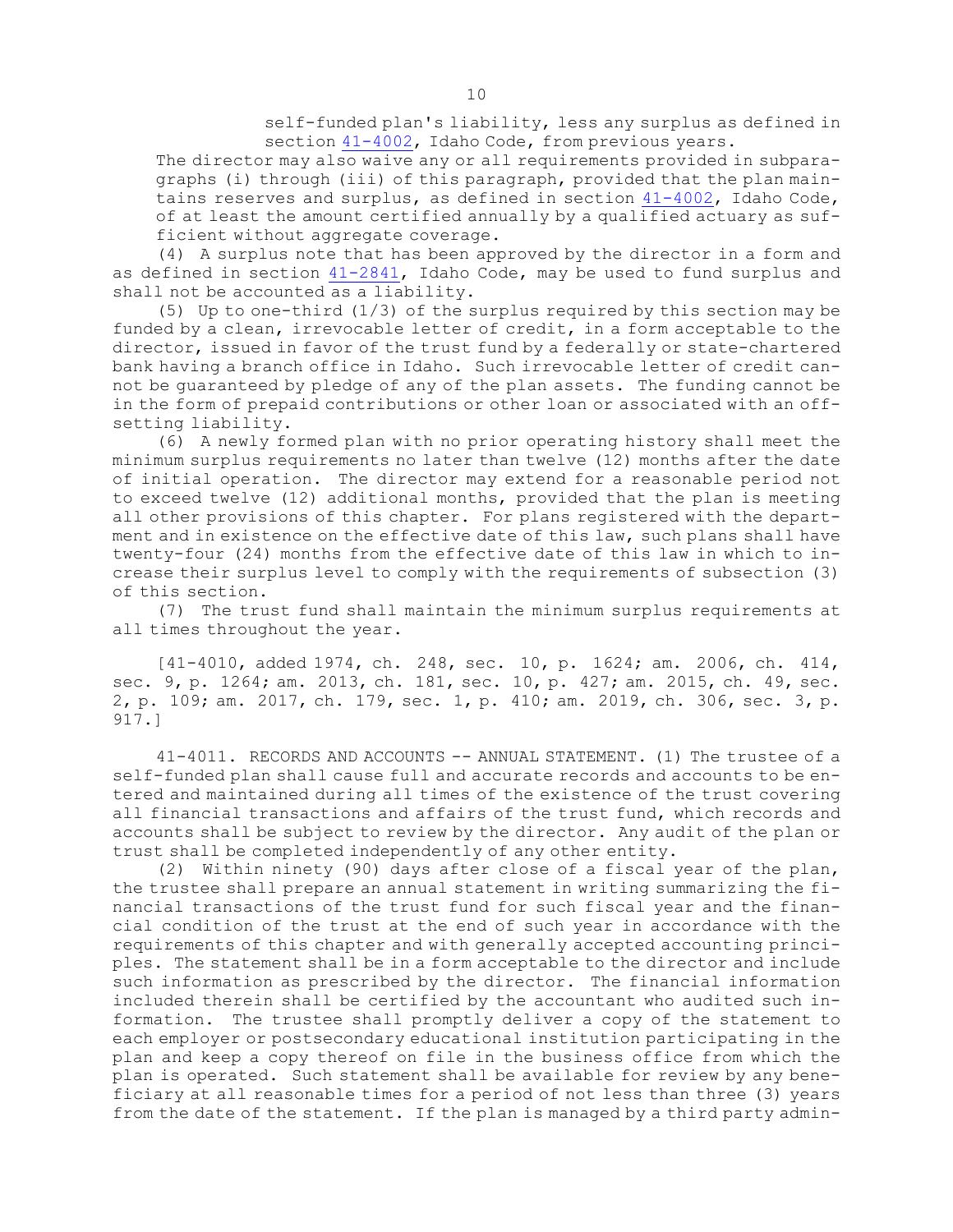istrator, such statement shall be available at the administrative offices of the employer or employers or postsecondary educational institution.

(3) The plan's annual statement shall be accompanied by the certified actuarial opinion described in section [41-4010](https://legislature.idaho.gov/statutesrules/idstat/Title41/T41CH40/SECT41-4010), Idaho Code. Such annual statement shall be prepared in accordance with actuarial standard of practice no. 28. The self-funded plan shall require that the qualified actuary retain the actuarial work papers until the department has filed an examination report of the plan covering the period of the actuarial opinion but no longer than seven (7) years from the date of such opinion.

(4) On or before expiration of such ninety (90) day period the trustee shall file an original of the annual statement and certified actuarial opinion with the director. The actuarial opinion shall be filed in <sup>a</sup> form prescribed by the director. The trustee shall pay <sup>a</sup> filing fee as provided for by rule. The director may grant <sup>a</sup> thirty (30) day extension of the time for filing the annual statement.

(5) The trustee shall also file quarterly supplemental unaudited financial reports and other periodic supplemental unaudited financial reports in <sup>a</sup> form and at the times prescribed by the director.

(6) The director shall transmit and account for all fees received by him hereunder as provided in section [41-406](https://legislature.idaho.gov/statutesrules/idstat/Title41/T41CH4/SECT41-406), Idaho Code.

(7) The annual and quarterly reports required under this section are public records and are available to the public, notwithstanding the exemptions from disclosure provided in [chapter](https://legislature.idaho.gov/statutesrules/idstat/Title74/T74CH1) 1, title 74, Idaho Code.

[41-4011, added 1974, ch. 248, sec. 11, p. 1624; am. 1984, ch. 23, sec. 13, p. 45; am. 2006, ch. 414, sec. 10, p. 1264; am. 2010, ch. 96, sec. 2, p. 184; am. 2013, ch. 181, sec. 11, p. 428; am. 2015, ch. 141, sec. 113, p. 463.]

41-4012. TAXES. (1) Each self-funded plan required to be registered under this chapter is subject to the tax as provided in this section. Each registered self-funded plan, and each formerly registered plan with respect to beneficiaries in this state while so registered, shall simultaneously with the filing of its annual statement with the director, pay to the director <sup>a</sup> tax computed at the rate of four cents (4¢) per month per beneficiary covered by the plan during the fiscal year of the annual statement with respect to all beneficiaries working or resident in this state. Any plans operating in Idaho without proper registration shall be subject to back taxes for all years the plan was in operation plus all other sanctions authorized by law.

(2) All excise, privilege, franchise, income, license and similar taxes, licenses and fees are hereby preempted from imposition upon self-funded plans and on the intangible property of their trust funds; and no county, city, municipality, district, school district, or other political subdivision or agency of Idaho shall levy upon such plans or trust funds any such tax, license or fee additional to those set forth in this chapter.

(3) The tax imposed on self-funded plans in subsection (1) of this section, together with the fees imposed on such plans as set forth in this chapter, shall be in lieu of any and all income taxes and other excise taxes, licenses and fees payable to the state of Idaho. No self-funded plan shall be required to file any tax returns or comply with any provisions governing such income taxes and other excise taxes, licenses and fees payable to the state of Idaho.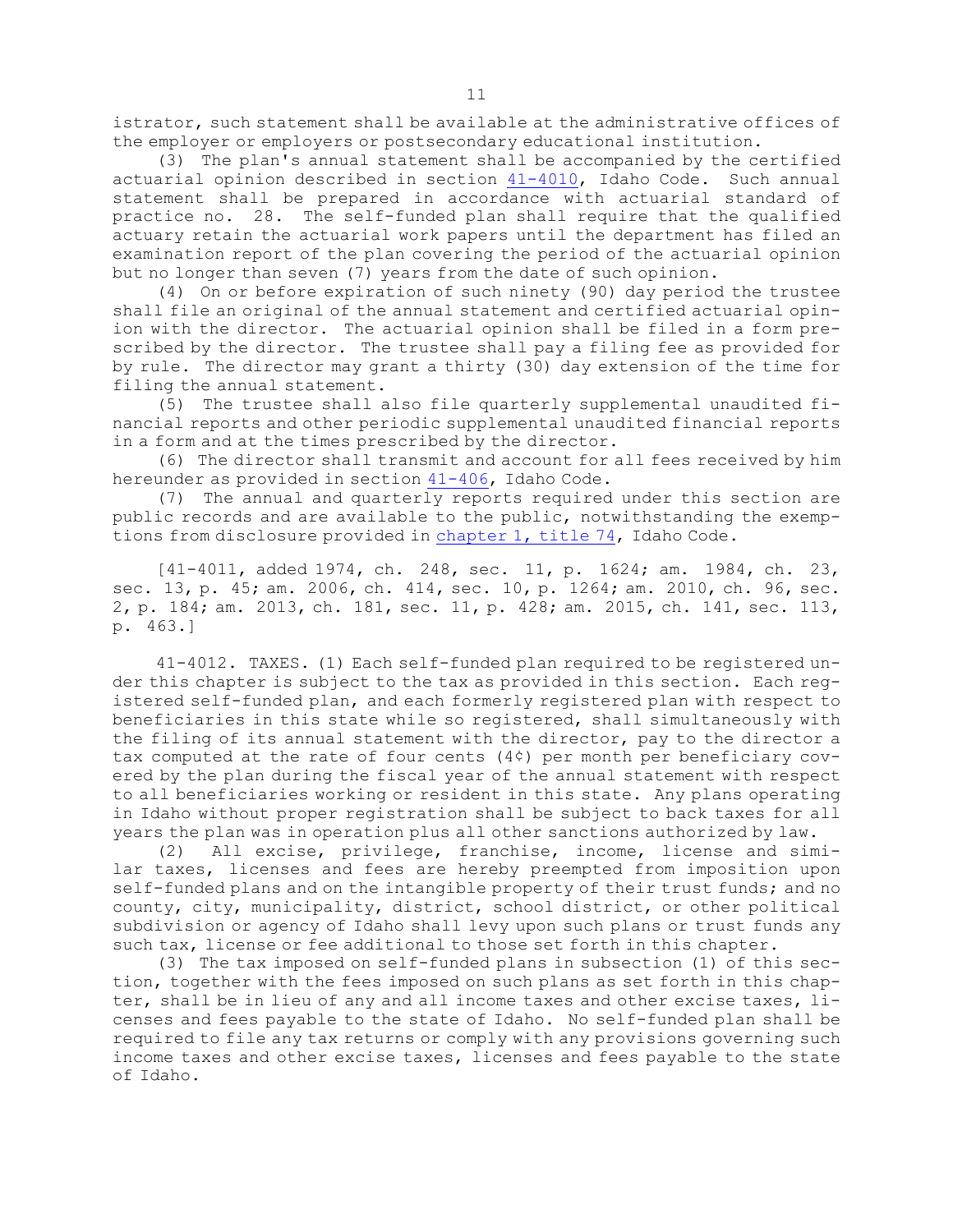(4) The director shall promptly remit all such tax payments received by him pursuant to this section to the state treasurer for credit to the state general fund.

[41-4012, added 1974, ch. 248, sec. 12, p. 1624; am. 1982, ch. 252, sec. 3, p. 645; am. 2006, ch. 414, sec. 11, p. 1265; am. 2013, ch. 181, sec. 12, p. 429.]

41-4013. EXAMINATION OF BOOKS, RECORDS AND ACCOUNTS. (1) The books, records, accounts and affairs of <sup>a</sup> self-funded plan shall be subject to examination by the director, by qualified examiners duly authorized by him in writing, at such times or intervals as the director deems appropriate. The purposes of the examination shall be to determine compliance of the plan with applicable laws, the plan's financial condition, the adequacy of the plan's trust fund, the treatment accorded by the plan to its beneficiaries and any other factors deemed materially relevant by the director to the plan's management and operation.

(2) The trustee shall promptly make the books, records and accounts of the plan and trust fund available to the department's examiner in Idaho and otherwise facilitate the examination.

(3) The examiner shall conduct the examination expeditiously, prepare the report of the examination in writing, and deliver <sup>a</sup> copy thereof to the trustee and the director as soon as practicable. The trustee shall have no longer than four (4) weeks after receipt of the report within which to recommend to the director such corrections or changes therein as the trustee may deem appropriate. After making such corrections or changes, if any, as he deems appropriate, the director shall file the report in his office as <sup>a</sup> document open to public inspection, and deliver to the trustee <sup>a</sup> copy of the report, including any modifications made to the examiner's original report as submitted to the director.

(4) At the direction of the director, the costs of the examination shall be borne by the trust fund of the plan, and shall be paid by the trustee in accordance with section [41-228](https://legislature.idaho.gov/statutesrules/idstat/Title41/T41CH2/SECT41-228), Idaho Code.

[41-4013, added 1974, ch. 248, sec. 13, p. 1624; am. 2001, ch. 85, sec. 12, p. 219; am. 2006, ch. 414, sec. 12, p. 1265; am. 2013, ch. 181, sec. 13, p. 429.]

41-4014. TRUSTEES -- ADMINISTRATORS -- BONDING. (1) Either an individual or a corporation or other legal entity may be a trustee of the trust fund. Any person acting as <sup>a</sup> trustee is <sup>a</sup> fiduciary acting on behalf of the beneficiaries of the plan and the trust fund in such capacity. An individual, firm, corporation or other legal entity may be an administrator of <sup>a</sup> plan.

(2) An employer participant in the plan shall be neither <sup>a</sup> trustee nor the administrator. <sup>A</sup> postsecondary educational institution as <sup>a</sup> plan sponsor of <sup>a</sup> self-funded plan shall be neither <sup>a</sup> trustee nor an administrator of such plan. However, this subsection shall not prohibit an individual who is otherwise an employee of such an employer or <sup>a</sup> postsecondary educational institution from being trustee or administrator.

(3) The trustee shall obtain <sup>a</sup> fidelity bond, or coverage deemed by the director to be equivalent to <sup>a</sup> fidelity bond, in the name of the self-funded plan, the purpose of which is to protect against acts of fraud and dishonesty by the plan's trustees, directors, officers and employees in connection with the trust fund or plan. Such bond shall be in an amount equal to the greater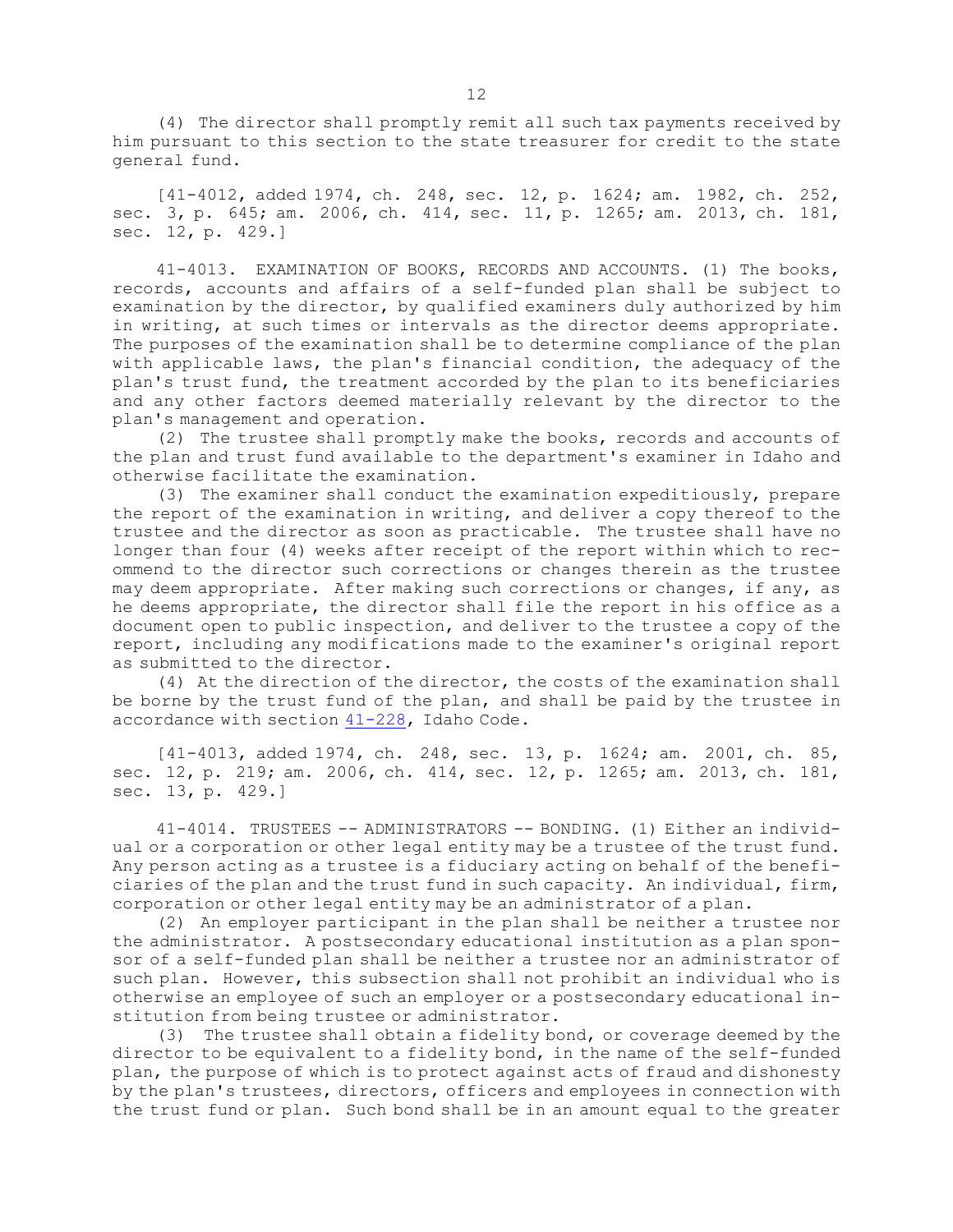of ten percent (10%) of the contributions received by the plan or ten percent (10%) of the benefits paid during the preceding calendar year. If the plan was not in operation during the preceding calendar year, the bond shall be in an amount equal to ten percent (10%) of the contributions projected to be received by the plan during its first year of operation. The amount of any bond required under this section shall be not less than twenty-five thousand dollars (\$25,000) or more than five hundred thousand dollars (\$500,000).

(4) Any administrator that is retained by <sup>a</sup> self-funded plan must be licensed and bonded as an administrator pursuant to [chapter](https://legislature.idaho.gov/statutesrules/idstat/Title41/T41CH9) 9, title 41, Idaho Code.

[41-4014, added 1974, ch. 248, sec. 14, p. 1624; am. 2006, ch. 414, sec. 13, p. 1266; am. 2013, ch. 181, sec. 14, p. 430.]

41-4015. PROHIBITED PECUNIARY INTERESTS IN PLAN MANAGEMENT. (1) No plan sponsor, trustee, administrator, or other person having responsibility for the management of <sup>a</sup> self-funded plan or the investment or other handling of trust funds shall:

(a) Receive directly or indirectly or have <sup>a</sup> pecuniary interest, either directly or indirectly, in any fee, commission, compensation, or emolument, other than salary or other similar compensation regularly fixed and authorized for services duly rendered to the plan, arising out of any transaction to which the trust fund is or may become <sup>a</sup> party.

(b) Receive compensation as <sup>a</sup> consultant to the plan while also acting as <sup>a</sup> trustee or administrator, or as an employee of either the trust fund or the plan.

(c) Have any direct or indirect material pecuniary interest in any loan or investment related to the trust fund.

(2) No consultant to the plan or trust fund shall directly or indirectly receive or have <sup>a</sup> pecuniary interest, either directly or indirectly, in any commission or other compensation arising out of any contract or transaction between the plan or trust fund and any insurer, health care service corporation, health maintenance organization or other provider of health care services or of drugs or other health care needs and supplies.

(3) The director may, after reasonable notice and the opportunity for <sup>a</sup> hearing, require removal of <sup>a</sup> trustee or prohibit the trustee from employing or retaining or continuing to employ or retain any person in the administration of the trust fund or plan, upon finding that continuation of the trustee or such employment or retention involves <sup>a</sup> conflict of interest or an interest with the potential to adversely affect plan beneficiaries.

[41-4015, added 1974, ch. 248, sec. 15, p. 1624; am. 2006, ch. 414, sec. 14, p. 1266; am. 2013, ch. 181, sec. 15, p. 431.]

41-4016. POLITICAL CONTRIBUTIONS PROHIBITED. No trustee shall make or knowingly permit the making, directly or indirectly, of any political contribution by or from any self-funded plan trust fund.

[41-4016, added 1974, ch. 248, sec. 16, p. 1624.]

41-4017. RECOVERY OF DEPLETED FUNDS. If after notice and the opportunity for <sup>a</sup> hearing the director finds that any self-funded plan trust fund has been depleted by reason of any wrongful or negligent act or omission of <sup>a</sup> trustee or any other person, he shall transmit <sup>a</sup> copy of his findings to the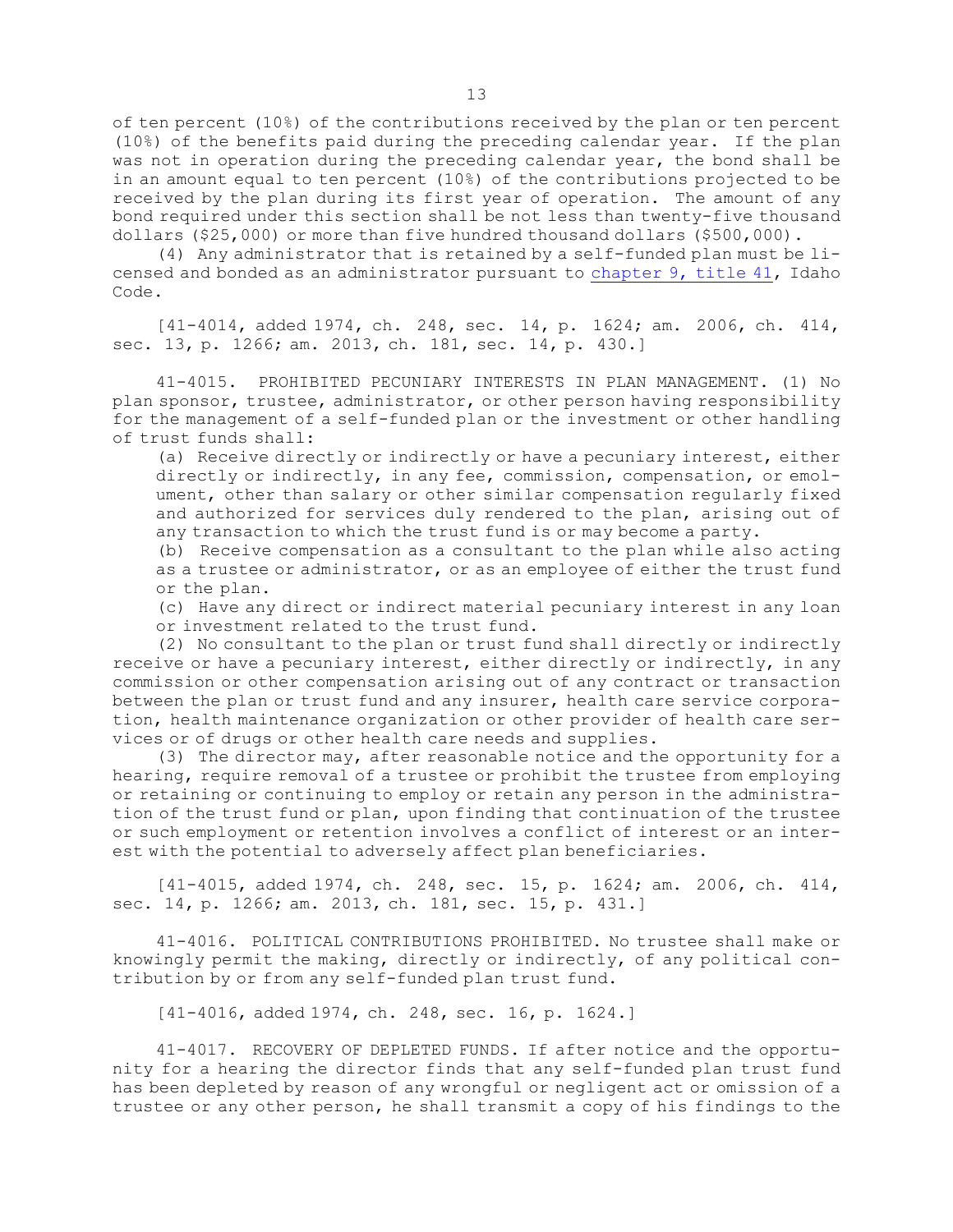attorney general of this state, who may bring an action in the name of the people of this state, or intervene in any action brought by or on behalf of an employer or beneficiary, for the recovery of the amount of such depletion, for the benefit of the trust fund, and to impose any sanctions as authorized by law.

[41-4017, added 1974, ch. 248, sec. 17, p. 1624; am. 2013, ch. 181, sec. 16, p. 431.]

41-4018. TERMINATION OF REGISTRATION. (1) The director shall terminate the registration of <sup>a</sup> self-funded plan upon written request of the trustee, or if he finds, after an inquiry or an examination, that the trust fund is insolvent. For the purposes of this chapter, "insolvent" means the plan is unable to pay its obligations when they are due or that its assets do not exceed its liabilities. As used in this chapter, "assets" means all investments held in the name of the trust as permitted by section [41-4009](https://legislature.idaho.gov/statutesrules/idstat/Title41/T41CH40/SECT41-4009), Idaho Code.

(2) The director may terminate the registration of <sup>a</sup> plan for violation of this chapter, or failure of the trustee to timely file with the director the annual statement or actuarial opinion and timely pay the tax required under sections [41-4011](https://legislature.idaho.gov/statutesrules/idstat/Title41/T41CH40/SECT41-4011) and [41-4012](https://legislature.idaho.gov/statutesrules/idstat/Title41/T41CH40/SECT41-4012), Idaho Code, or if he finds, after an inquiry or an examination of the trust fund and the plan or notice from the trustee:

(a) That the plan no longer meets the qualifications required by sections [41-4004](https://legislature.idaho.gov/statutesrules/idstat/Title41/T41CH40/SECT41-4004) and [41-4005](https://legislature.idaho.gov/statutesrules/idstat/Title41/T41CH40/SECT41-4005), Idaho Code, and that such deficiency will not or cannot be remedied within <sup>a</sup> reasonable time;

(b) That there is <sup>a</sup> pattern of benefits promised by the plan that are not being fairly and promptly paid;

(c) That the cost of administering the plan is excessive in relation to the character and volume of service being rendered in the administration;

(d) That the trust fund has been subject to fraudulent, incompetent or dishonest practices on the part of the trustee, administrator, consultant, any participating employer, any postsecondary educational institution, beneficiaries or others; or

(e) That the trust fund does not meet the minimum surplus requirements under this chapter.

(3) The director shall terminate the plan's registration by his written order provided to the trustee last of record with the department and to each employer or postsecondary educational institution last of record with the department. Such order shall state the grounds upon which it is based and its effective date. The order shall be subject to judicial review in the same manner as applies to official orders of the director in general.

[41-4018, added 1974, ch. 248, sec. 18, p. 1624; am. 2006, ch. 414, sec. 15, p. 1267; am. 2013, ch. 181, sec. 17, p. 431.]

41-4019. LIQUIDATION OF TRUST FUND. (1) Upon termination of registration of the plan, the trust fund of <sup>a</sup> self-funded plan shall be liquidated as soon as practicable.

(2) Liquidation of <sup>a</sup> solvent self-funded plan shall be conducted by its trustee under <sup>a</sup> plan of liquidation in writing filed with and approved by the director as fair and equitable to all persons having <sup>a</sup> pecuniary interest in the trust fund. Any balance remaining after payment or adequate provision for all claims and charges against the trust fund shall be disposed of in such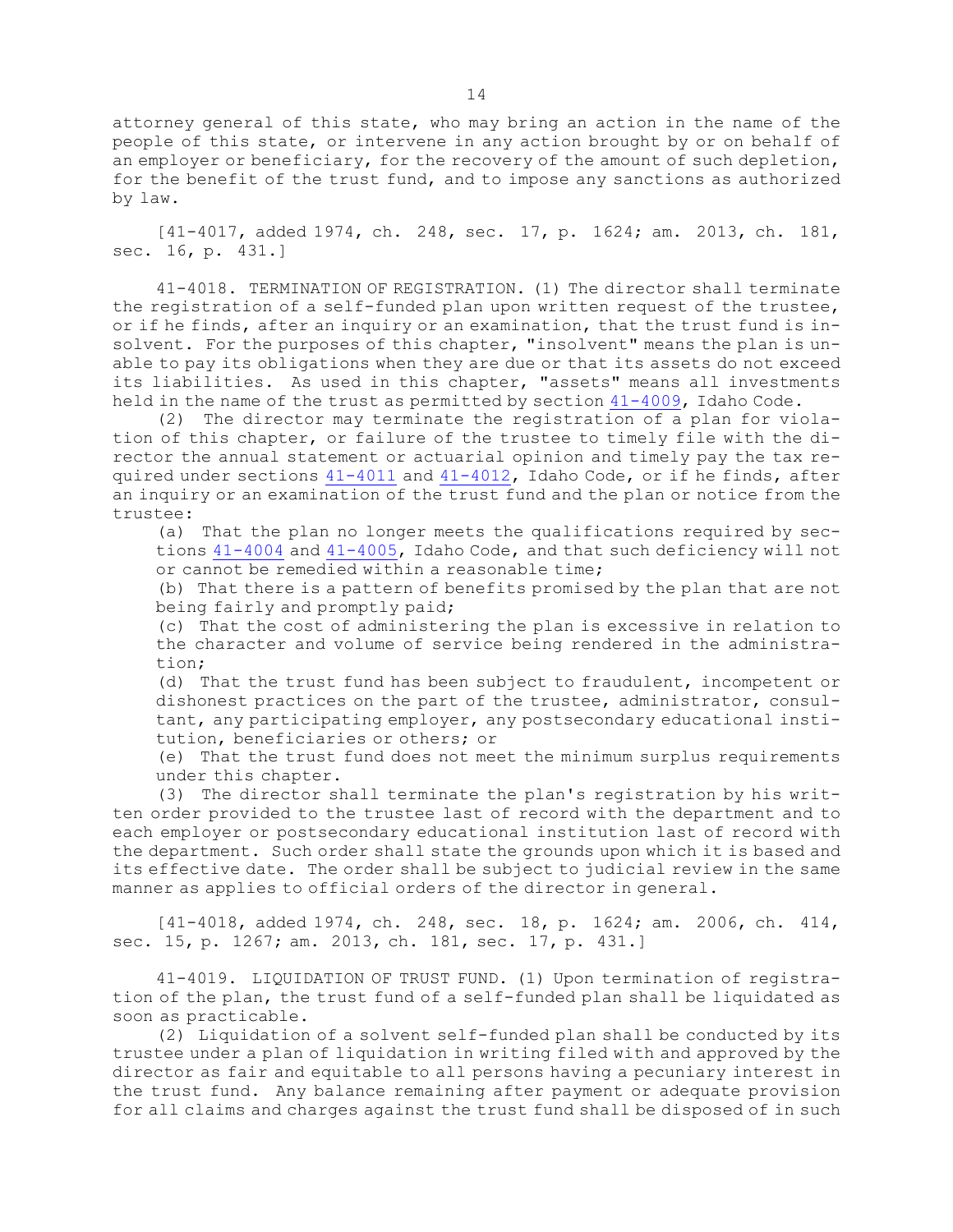manner as is provided for in the plan of liquidation. Unless the plan of liquidation provides that liability for all unpaid claims and obligations of the trust fund has been unconditionally assumed by other financially responsible person or persons and the third party contract has been submitted to the department for its review, the existence of surplus funds for such disposition shall not be determined prior to expiration of two (2) years after termination of the registration.

(3) The liquidation of an insolvent self-funded plan shall be carried out by the director in accordance with [chapter](https://legislature.idaho.gov/statutesrules/idstat/Title41/T41CH33) 33, title 41, Idaho Code (rehabilitation and liquidation). For this purpose, the self-funded plan shall be deemed to be an insolvent domestic insurer and subject to all statutes and rules applicable to the same.

[41-4019, added 1974, ch. 248, sec. 19, p. 1624; am. 2006, ch. 414, sec. 16, p. 1268; am. 2013, ch. 181, sec. 18, p. 432.]

41-4020. RULES. (1) The director may promulgate reasonable rules necessary for or as an aid to effectuation of any provision of this chapter. No such rule shall extend, modify, or conflict with any provision of this chapter and the reasonable implications thereof.

(2) Such rules, or any amendment thereof, shall be made by the director in accordance with [chapter](https://legislature.idaho.gov/statutesrules/idstat/Title67/T67CH52) 52, title 67, Idaho Code.

[41-4020, added 1974, ch. 248, sec. 20, p. 1624; am. 2006, ch. 414, sec. 17, p. 1268; am. 2013, ch. 181, sec. 19, p. 432.]

41-4021. OTHER PROVISIONS APPLICABLE. [Chapter](https://legislature.idaho.gov/statutesrules/idstat/Title41/T41CH2) 2, title 41, Idaho Code, (the director of the department of insurance), [chapter](https://legislature.idaho.gov/statutesrules/idstat/Title41/T41CH9) 9, title 41, Idaho Code, (insurance administrators), [chapter](https://legislature.idaho.gov/statutesrules/idstat/Title41/T41CH13) 13, title 41, Idaho Code, (trade practices and frauds), [chapter](https://legislature.idaho.gov/statutesrules/idstat/Title41/T41CH56) 56, title 41, Idaho Code, (prompt payment of claims), [chapter](https://legislature.idaho.gov/statutesrules/idstat/Title41/T41CH59) 59, title 41, Idaho Code, (external review), section [41-1845](https://legislature.idaho.gov/statutesrules/idstat/Title41/T41CH18/SECT41-1845), Idaho Code, (recreational-related activities), sections [41-2141](https://legislature.idaho.gov/statutesrules/idstat/Title41/T41CH21/SECT41-2141) and [41-2216](https://legislature.idaho.gov/statutesrules/idstat/Title41/T41CH22/SECT41-2216), Idaho Code, (coordination with social security benefits), and section [41-2841](https://legislature.idaho.gov/statutesrules/idstat/Title41/T41CH28/SECT41-2841), Idaho Code, (borrowed surplus), to the extent applicable and not in conflict with the express provisions of this chapter, shall also apply with respect to self-funded plans, and for the purpose such plans shall be deemed to be "insurers."

[41-4021, added 1974, ch. 248, sec. 21, p. 1624; am. 1978, ch. 10, sec. 6, p. 22; am. 2006, ch. 414, sec. 18, p. 1269; am. 2013, ch. 181, sec. 20, p. 433.]

41-4022. PENALTIES. (1) Any person who violates or causes or induces violation of any provision of this chapter, or any lawful rule of the director issued thereunder, shall be subject to an administrative penalty for each violation of not more than one thousand dollars (\$1,000) for an individual and not more than five thousand dollars (\$5,000) for any entity for each violation.

(2) Any person who makes <sup>a</sup> false statement or representation of <sup>a</sup> material fact, knowing it to be false, or who knowingly fails to disclose <sup>a</sup> material fact in any application, examination or statement relating to selffunded plans, trust accounts, administration of <sup>a</sup> plan or any matter materially related thereto, shall be subject to penalty as provided in subsection (4) of this section.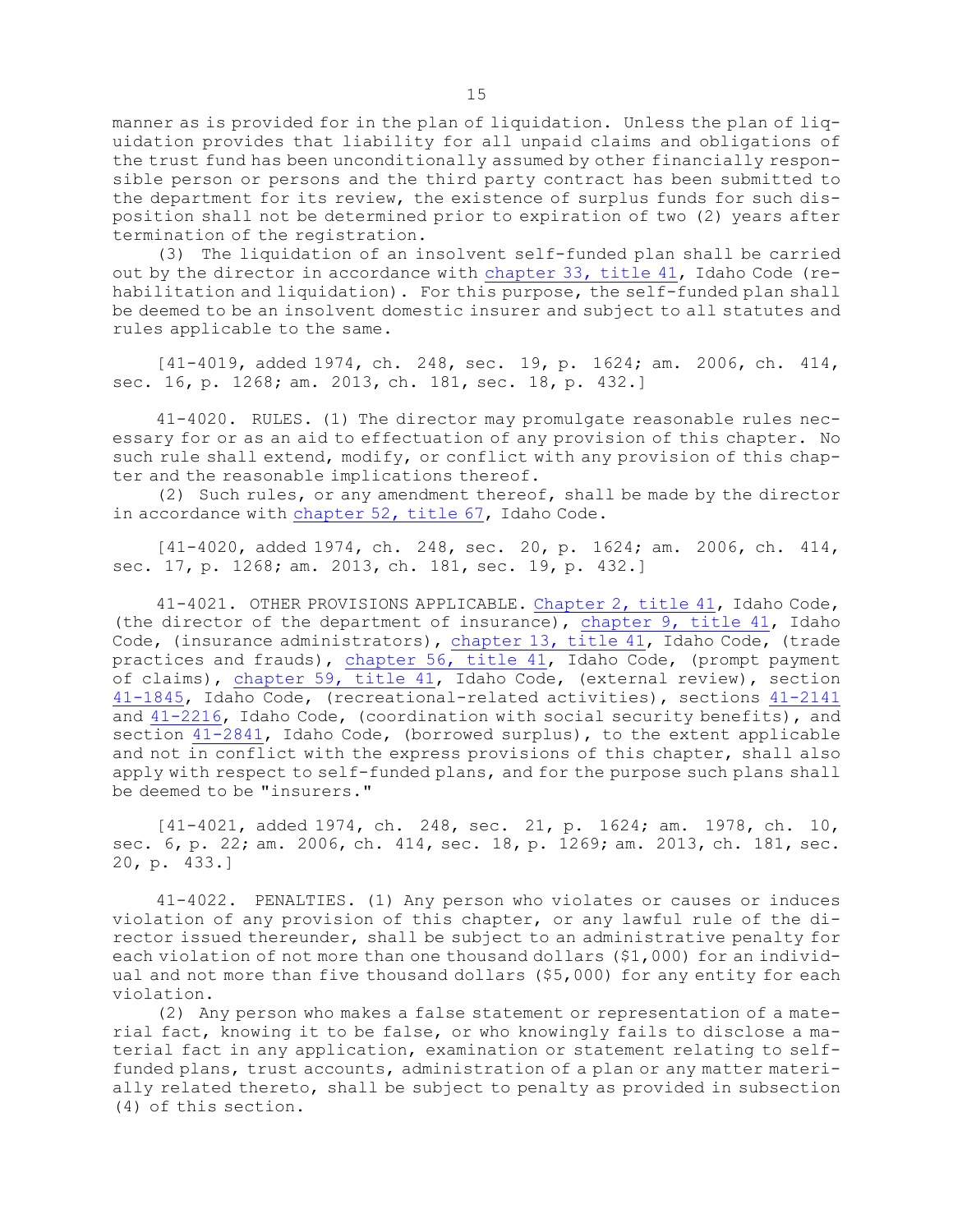(3) Any person who makes <sup>a</sup> false entry in any book, record, statement, or report required by this chapter or any rule of the director promulgated thereunder, with intent to injure or defraud the trust fund or any beneficiary thereunder, or to deceive anyone authorized or entitled to examine the affairs of the plan, shall be subject to penalty as provided in subsection (4) of this section.

(4) For each such violation, act or omission referred to in subsections (2) and (3) of this section, unless greater penalty is provided therefor under any other applicable law, the offender shall upon conviction thereof be subject to <sup>a</sup> fine of not more than fifteen thousand dollars (\$15,000) and to imprisonment for not more than fifteen (15) years, or to both such fine and imprisonment.

(5) Further, the director may in his discretion:

(a) Order the person to cease and desist from the violation of such provision;

(b) Issue an order revoking or suspending the registration of the plan that engaged in such violation;

(c) Bring an action in the fourth district court in and for Ada county or in such other court as the director deems appropriate to seek appropriate injunctive relief and impose <sup>a</sup> civil penalty not to exceed five thousand dollars (\$5,000) for each violation.

[41-4022, added 1974, ch. 248, sec. 22, p. 1624; am. 2006, ch. 414, sec. 19, p. 1269; am. 2013, ch. 181, sec. 21, p. 433.]

41-4023. COVERAGE FROM MOMENT OF BIRTH -- COMPLICATIONS OF PREG-NANCY. (1) Every self-funded plan issued pursuant to this chapter in this state, or providing coverage to any covered family residing within this state, shall contain <sup>a</sup> provision granting immediate accident and sickness coverage, from and after the moment of birth, to each newborn child or infant of any covered family, including <sup>a</sup> newborn child placed with the adoptive covered family within sixty (60) days of the adopted child's date of birth. Coverage under the self-funded plan for an adopted newborn child placed with the adoptive covered family more than sixty (60) days after the birth of the adopted child shall be from and after the date the child is so placed. Coverage provided in accordance with this section shall include, but not be limited to, coverage for congenital anomalies. For the purposes of this section, "child" means an individual who has not reached eighteen (18) years of age as of the date of the adoption or placement for adoption. For the purposes of this section, "placed" shall mean physical placement in the care of the adoptive covered family, or in those circumstances in which such physical placement is prevented due to the medical needs of the child requiring placement in <sup>a</sup> medical facility, it shall mean when the adoptive covered family signs an agreement for adoption of such child and signs an agreement assuming financial responsibility for such child. Prior to legal finalization of adoption, the coverage required under the provisions of this subsection as to <sup>a</sup> child placed for adoption with <sup>a</sup> covered family continues in the same manner as it would with respect to <sup>a</sup> naturally born child of the covered family until the first to occur of the following events:

(a) The date the child is removed permanently from that placement and the legal obligation terminates; or

(b) The date the covered family rescinds, in writing, the agreement of adoption or agreement assuming financial responsibility.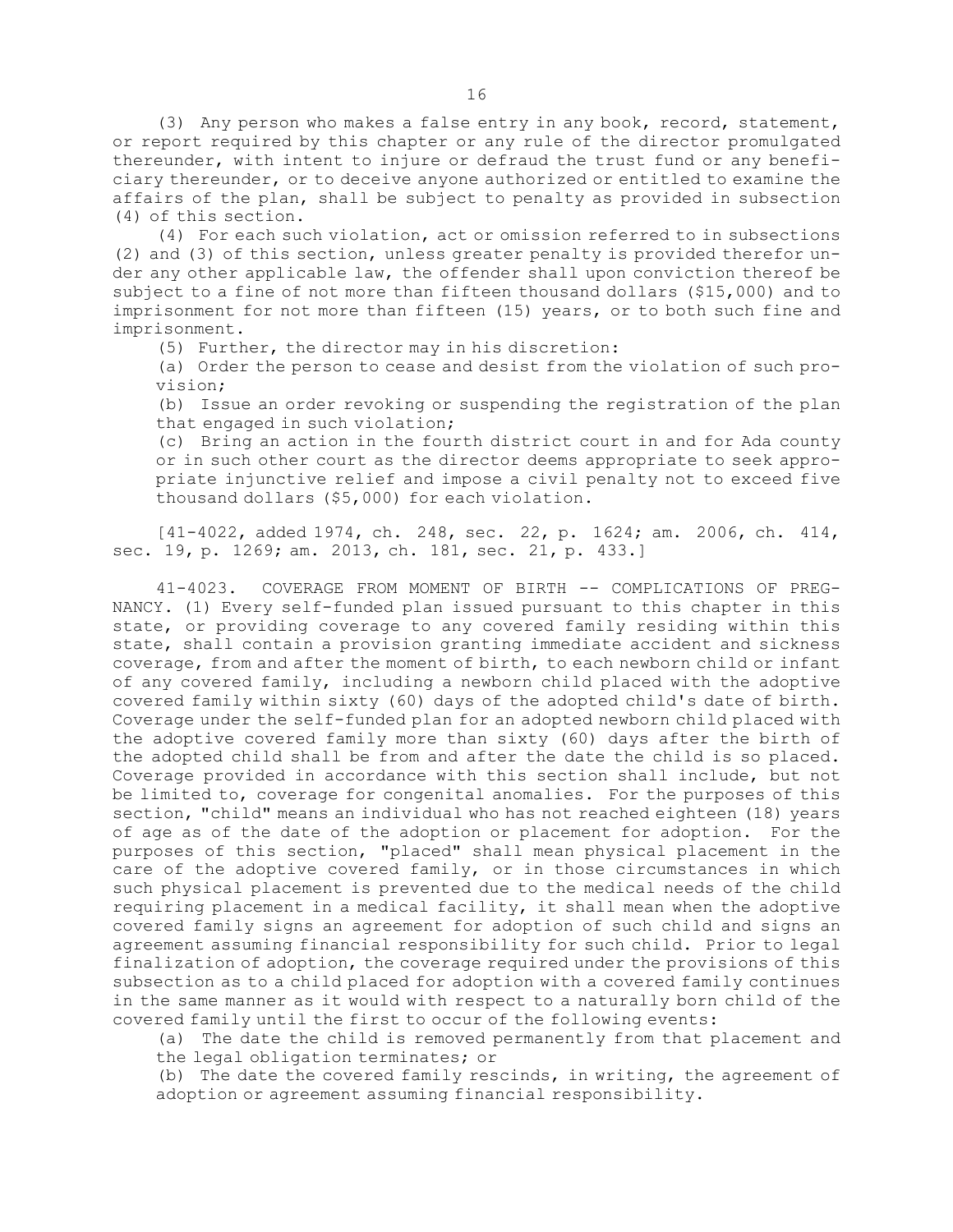No such plan may be issued or amended if it contains any disclaimer, waiver, or other limitation of coverage relative to the coverage or insurability of newborn or adopted children or infants of <sup>a</sup> covered family, which child or children are covered from and after the moment of birth that is inconsistent with the provisions of this section.

(2) Neither the plan trustee or employer or <sup>a</sup> postsecondary educational institution nor an insurer shall restrict coverage under <sup>a</sup> self-funded plan of any dependent child adopted by <sup>a</sup> participant or beneficiary, or placed with <sup>a</sup> participant or beneficiary for adoption, solely on the basis of <sup>a</sup> preexisting condition of the child at the time the child would otherwise become eligible for coverage under the plan, if the adoption or placement for adoption occurs while the participant or beneficiary is eligible for coverage under the plan.

(3) No self-funded plan which provides maternity benefits for <sup>a</sup> person covered continuously from conception shall be issued, amended, delivered, or renewed in this state on or after January 1, 1977, if it contains any exclusion, reduction, or other limitations as to coverage, deductibles, or coinsurance provisions as to involuntary complications of pregnancy, unless such provisions apply generally to all benefits paid under the plan. If <sup>a</sup> fixed amount is specified in such plan for surgery, the fixed amounts for surgical procedures involving involuntary complications of pregnancy shall be commensurate with other fixed amounts payable for procedures of comparable difficulty and severity. In <sup>a</sup> case where <sup>a</sup> fixed amount is payable for maternity benefits, involuntary complications of pregnancy shall be deemed an illness and entitled to benefits otherwise provided by the plan. Where the plan contains <sup>a</sup> maternity deductible, the maternity deductible shall apply only to expenses resulting from normal delivery and cesarean section delivery; however, expenses for cesarean section delivery in excess of the deductible shall be treated as expenses for any other illness under the plan. This subsection shall apply to all self-funded plans except any such plan made subject to an applicable collective-bargaining agreement in effect before January 1, 1977.

For purposes of this subsection, involuntary complications of pregnancy shall include, but not be limited to, puerperal infection, eclampsia, cesarean section delivery, ectopic pregnancy, and toxemia.

All plans subject to this subsection and issued, amended, delivered, or renewed in this state on or after January 1, 1977, shall be construed to be in compliance with this section, and any provision in any such plan which is in conflict with this section shall be of no force or effect.

(4) From and after January 1, 1998, no self-funded plan that provides maternity benefits shall restrict benefits for any hospital length of stay in connection with childbirth for the mother or newborn child in <sup>a</sup> manner that would be in conflict with the newborns' and mothers' health protection act of 1996.

(5) Any new or renewing self-funded group disability plan or blanket disability plan delivered or issued for delivery in this state shall provide that an unmarried child under the age of twenty-six (26) years shall be permitted to remain on the parent's or parents' plan. Further, any unmarried child of any age who is medically certified as disabled and financially dependent upon the parent is permitted to remain on the parent's or parents' plan.

[41-4023, added 1976, ch. 113, sec. 5, p. 448; am. 1993, ch. 305, sec. 5, p. 1134; am. 1994, ch. 365, sec. 10, p. 1165; am. 2006, ch. 414, sec.